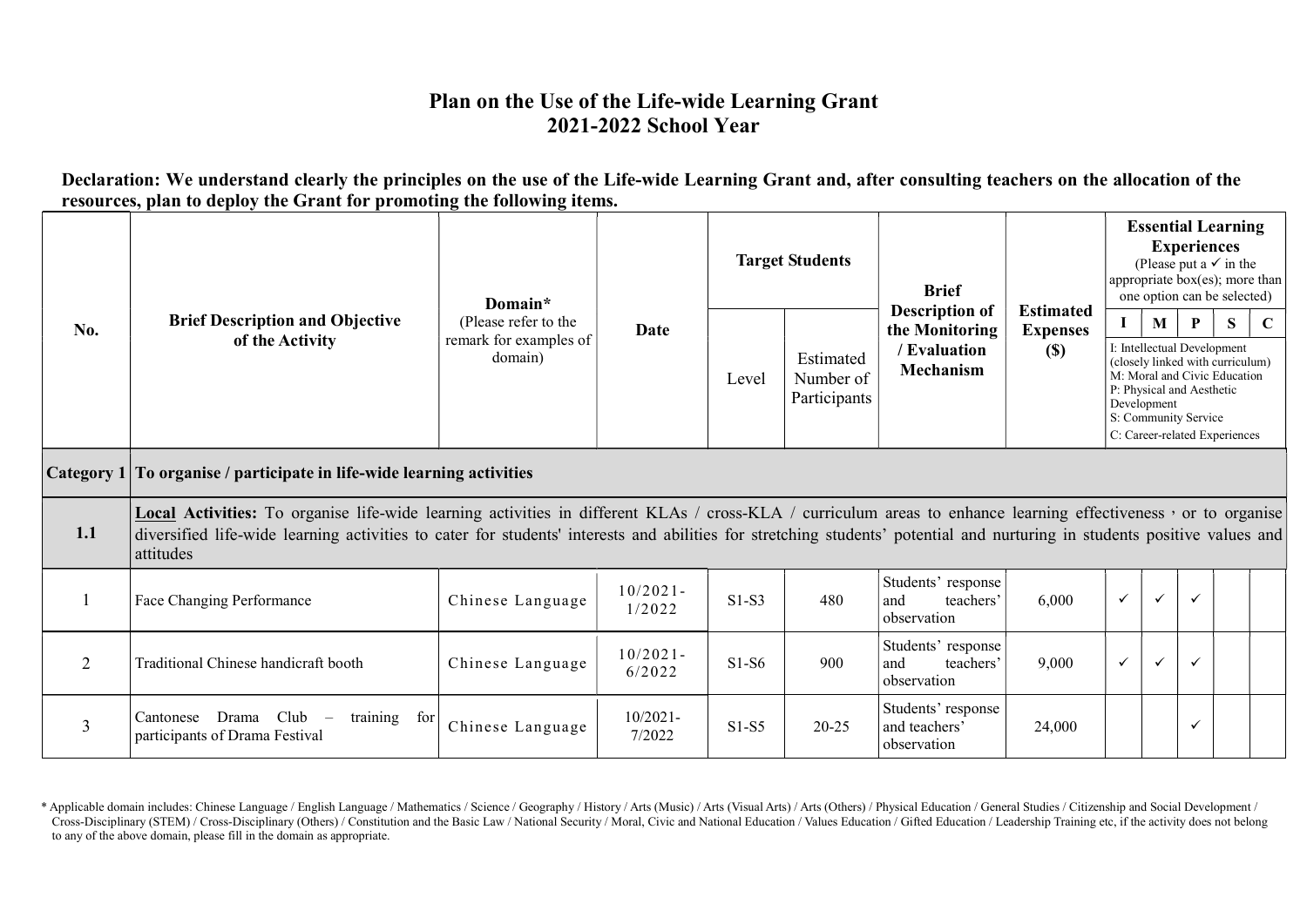|                  |                                                           | Domain*                                                   |                       |                | <b>Target Students</b>                 | <b>Brief</b><br><b>Description of</b>                                    | <b>Estimated</b>       | <b>Essential Learning</b><br><b>Experiences</b><br>(Please put a $\checkmark$ in the<br>appropriate box(es); more than<br>one option can be selected) |                             |                                                                                                  |                                                                                                        |              |  |
|------------------|-----------------------------------------------------------|-----------------------------------------------------------|-----------------------|----------------|----------------------------------------|--------------------------------------------------------------------------|------------------------|-------------------------------------------------------------------------------------------------------------------------------------------------------|-----------------------------|--------------------------------------------------------------------------------------------------|--------------------------------------------------------------------------------------------------------|--------------|--|
| No.              | <b>Brief Description and Objective</b><br>of the Activity | (Please refer to the<br>remark for examples of<br>domain) | Date                  | Level          | Estimated<br>Number of<br>Participants | the Monitoring<br>/ Evaluation<br><b>Mechanism</b>                       | <b>Expenses</b><br>(S) | $\bf I$                                                                                                                                               | $\mathbf{M}$<br>Development | $\mathbf{P}$<br>I: Intellectual Development<br>P: Physical and Aesthetic<br>S: Community Service | S<br>(closely linked with curriculum)<br>M: Moral and Civic Education<br>C: Career-related Experiences | $\mathbf C$  |  |
| $\overline{4}$   | Field study ferry fare                                    | Geography                                                 | 5/2022                | S <sub>5</sub> | 32                                     | Students' response<br>and<br>teachers'<br>observation                    | 1,800                  | $\checkmark$                                                                                                                                          |                             |                                                                                                  |                                                                                                        |              |  |
| 5                | STEM competitions<br>STEM training courses workshops      | Cross-Disciplinary (STEM)                                 | 2021/22               | $S2-S5$        | 50                                     | Students' response<br>/teachers'<br>observation/Prizes<br>and awards won | 40,000                 | $\checkmark$                                                                                                                                          |                             | $\checkmark$                                                                                     |                                                                                                        | $\checkmark$ |  |
| 6                | <b>DNA</b> Testing                                        | Cross-Disciplinary (STEM)                                 | 3/2022                | S4-S5          | 50                                     | Students' response<br>and<br>teachers'<br>observation                    | 60,000                 | $\checkmark$                                                                                                                                          |                             |                                                                                                  |                                                                                                        | $\checkmark$ |  |
| $\boldsymbol{7}$ | <b>Biology Field Trip Camping</b>                         | Science                                                   | 7/2022                | S <sub>5</sub> | 60                                     | Students' response<br>and<br>teachers'<br>observation                    | 16,500                 | $\checkmark$                                                                                                                                          | $\checkmark$                | $\checkmark$                                                                                     |                                                                                                        | $\checkmark$ |  |
| 8                | Theme Park Physics Education Programme                    | Science                                                   | 6/2022                | S <sub>5</sub> | 40                                     | Students' response                                                       | 5,000                  | $\checkmark$                                                                                                                                          |                             |                                                                                                  |                                                                                                        |              |  |
| 9                | PE Demonstration Lessons                                  | Physical Education                                        | $10/2021 -$<br>7/2022 | $S1-S6$        | 900                                    | Students' response<br>and<br>teachers'<br>observation                    | 10,000                 |                                                                                                                                                       |                             | ✓                                                                                                |                                                                                                        |              |  |
| 10               | <b>Badminton Team Training Camp</b>                       | Physical Education                                        | 4/2022                | $S1-S6$        | 28                                     | Students' response<br>teachers'<br>and<br>observation                    | 5,000                  |                                                                                                                                                       |                             | $\checkmark$                                                                                     |                                                                                                        |              |  |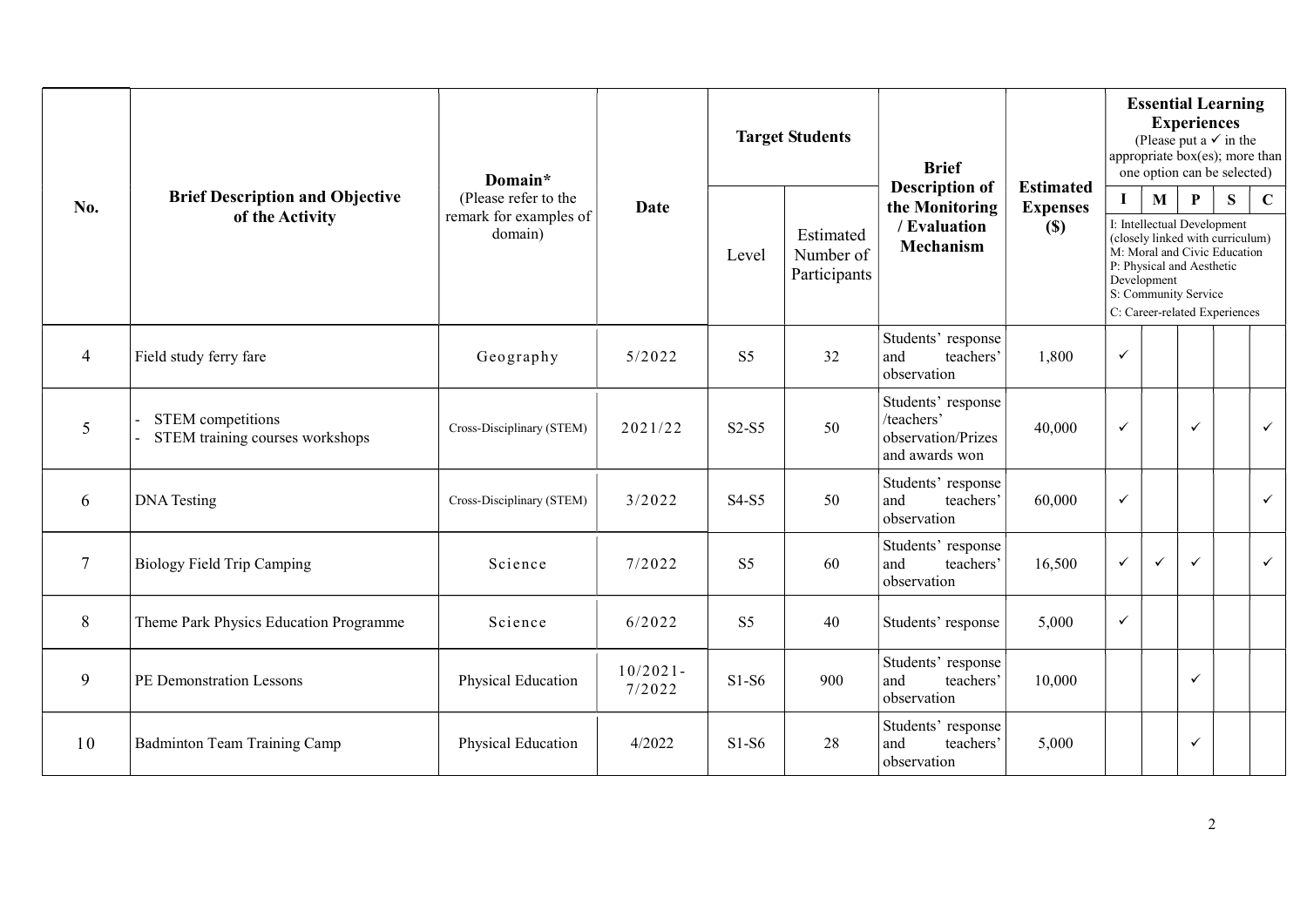|     |                                                                                                                                                                                                                                                                                                                                                                                                     | Domain*                                                   |               | <b>Target Students</b>                          |                                             | <b>Brief</b><br><b>Description of</b>                                                                                                                                    |         |                  | <b>Essential Learning</b><br><b>Experiences</b><br>(Please put a $\checkmark$ in the<br>appropriate box(es); more than<br>one option can be selected) |                                                                                                        |             |  |  |
|-----|-----------------------------------------------------------------------------------------------------------------------------------------------------------------------------------------------------------------------------------------------------------------------------------------------------------------------------------------------------------------------------------------------------|-----------------------------------------------------------|---------------|-------------------------------------------------|---------------------------------------------|--------------------------------------------------------------------------------------------------------------------------------------------------------------------------|---------|------------------|-------------------------------------------------------------------------------------------------------------------------------------------------------|--------------------------------------------------------------------------------------------------------|-------------|--|--|
| No. | <b>Brief Description and Objective</b><br>of the Activity                                                                                                                                                                                                                                                                                                                                           | (Please refer to the<br>remark for examples of<br>domain) | Date          | Estimated<br>Number of<br>Level<br>Participants | the Monitoring<br>/ Evaluation<br>Mechanism | <b>Estimated</b><br><b>Expenses</b><br>(S)                                                                                                                               | I       | M<br>Development | P<br>I: Intellectual Development<br>P: Physical and Aesthetic<br>S: Community Service                                                                 | S<br>(closely linked with curriculum)<br>M: Moral and Civic Education<br>C: Career-related Experiences | $\mathbf C$ |  |  |
| 11  | Sports Team Training - To employ coaches for:<br>Boys' Long Distance Running<br>1)<br>Boys' Long Jump and Triple Jump<br>2)<br>3)<br>Boys' High Jump<br>Boys' Hurdles<br>4)<br>5)<br>Boys' Throwing<br>Girls' Athletics<br>6<br>Boys' Basketball<br>7)<br>Girls' Basketball<br>8)<br>9)<br>Badminton<br>10)<br>Fencing<br>Football<br>11)<br>Table Tennis<br>12)<br>13)<br>Tennis<br>14) Volleyball | Physical Education                                        | 9/2021-8/2022 | $S1-S6$                                         | 300                                         | 1) Results in<br>external<br>competitions<br>2) Students'<br>evaluation on<br>the<br>effectiveness<br>and quality<br>training<br>programmes by<br>survey or<br>interview | 418,260 | $\checkmark$     |                                                                                                                                                       | $\checkmark$                                                                                           |             |  |  |
| 12  | Girls' Basketball Team - 2 days 1<br>night<br>basketball<br>training camp,<br>training<br>and<br>adventure activities                                                                                                                                                                                                                                                                               | Physical Education                                        | 7/2022        | $S1-S6$                                         | 20                                          | Students' response<br>and<br>teachers'<br>observation                                                                                                                    | 3,000   |                  |                                                                                                                                                       | $\checkmark$                                                                                           |             |  |  |
| 13  | Girls' Athletics Team Training Camp                                                                                                                                                                                                                                                                                                                                                                 | Physical Education                                        | 12/2021       | $S1-S6$                                         | 30                                          | Students' response<br>and<br>teachers'<br>observation                                                                                                                    | 6,000   |                  |                                                                                                                                                       | $\checkmark$                                                                                           |             |  |  |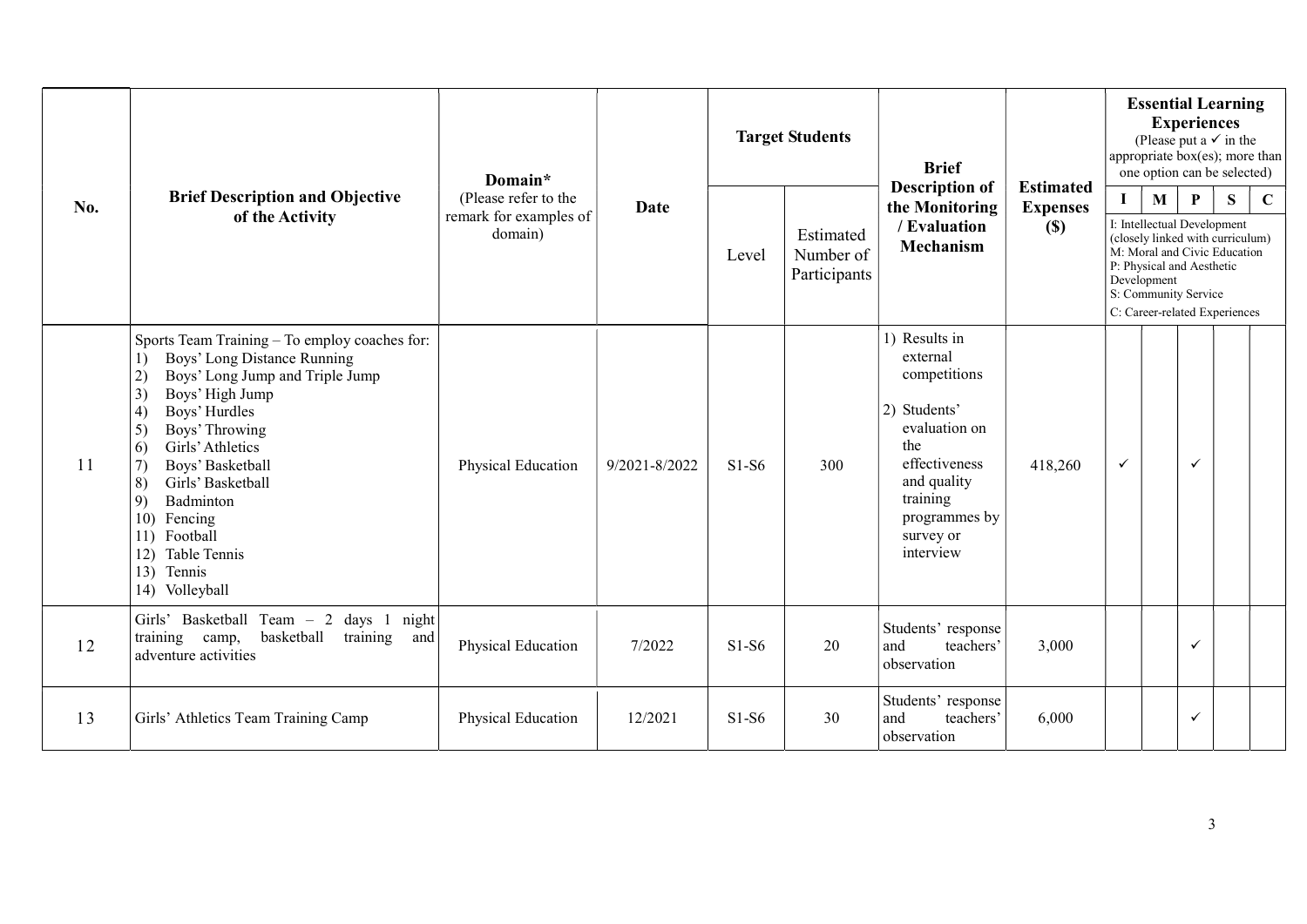|     |                                                                                                                         | Domain*                                                   |                      |         | <b>Target Students</b>                 | <b>Brief</b>                                                                |                                               | <b>Essential Learning</b><br><b>Experiences</b><br>(Please put a $\checkmark$ in the<br>appropriate box(es); more than<br>one option can be selected) |                             |                                                                                                                                                                                                                           |  |  |
|-----|-------------------------------------------------------------------------------------------------------------------------|-----------------------------------------------------------|----------------------|---------|----------------------------------------|-----------------------------------------------------------------------------|-----------------------------------------------|-------------------------------------------------------------------------------------------------------------------------------------------------------|-----------------------------|---------------------------------------------------------------------------------------------------------------------------------------------------------------------------------------------------------------------------|--|--|
| No. | <b>Brief Description and Objective</b><br>of the Activity                                                               | (Please refer to the<br>remark for examples of<br>domain) | <b>Date</b>          | Level   | Estimated<br>Number of<br>Participants | <b>Description of</b><br>the Monitoring<br>/ Evaluation<br><b>Mechanism</b> | <b>Estimated</b><br><b>Expenses</b><br>$(\$)$ | L                                                                                                                                                     | $\mathbf{M}$<br>Development | $\mathbf{P}$<br>$\mathbf C$<br>S<br>I: Intellectual Development<br>(closely linked with curriculum)<br>M: Moral and Civic Education<br>P: Physical and Aesthetic<br>S: Community Service<br>C: Career-related Experiences |  |  |
| 14  | Boys' Athletics Team Training Camp (3 days 2<br>night)                                                                  | Physical Education                                        | 12/2021              | $S1-S6$ | 70                                     | Students' response<br>and<br>teachers'<br>observation                       | 15,600                                        |                                                                                                                                                       |                             | ✓                                                                                                                                                                                                                         |  |  |
| 15  | Dance Team - To employ a professional dance<br>tutor for training the elite dance members                               | Physical Education                                        | 7/2021-5/2022        | $S1-S5$ | 30                                     | Students' response<br>/teachers'<br>observation/Prizes<br>and awards won    | 16,900                                        |                                                                                                                                                       |                             | ✓                                                                                                                                                                                                                         |  |  |
| 16  | Dance Team Training Camp (2 days 1 night)                                                                               | Physical Education                                        | 7/2022               | $S1-S6$ | 32                                     | Students' response<br>and<br>teachers'<br>observation                       | 5,000                                         |                                                                                                                                                       |                             | ✓                                                                                                                                                                                                                         |  |  |
| 17  | HKSSF Inter-school Competitions (Application<br>Student<br>Registration<br>Cards<br>fee,<br>fee.<br>transportation fee) | Physical Education                                        | $9/2021 -$<br>8/2022 | $S1-S6$ | 300                                    | of<br>Results<br>athletes'<br>performance                                   | 20,000                                        | $\checkmark$                                                                                                                                          |                             | $\checkmark$                                                                                                                                                                                                              |  |  |
| 18  | SCAA Inter-school Athletics Meet (Application<br>Fee)                                                                   | Physical Education                                        | 12/2021              | $S1-S6$ | 100                                    | of<br>Results<br>athletes'<br>performance                                   | 16,000                                        | $\checkmark$                                                                                                                                          |                             | $\checkmark$                                                                                                                                                                                                              |  |  |
| 19  | HKSMSA and JSMA (Teams competition fee<br>and recordings)                                                               | Arts (Music)                                              | 8/2021-7/2022        | $S1-S5$ | 200                                    | Students' response<br>and<br>teachers'<br>observation                       | 30,000                                        |                                                                                                                                                       | $\checkmark$                | $\checkmark$                                                                                                                                                                                                              |  |  |
| 20  | Music Master Class                                                                                                      | Arts (Music)                                              | 2/2022               | $S1-S5$ | $10 - 20$                              | Students' response<br>and<br>teachers'<br>observation                       | 4,000                                         |                                                                                                                                                       | $\checkmark$                | $\checkmark$                                                                                                                                                                                                              |  |  |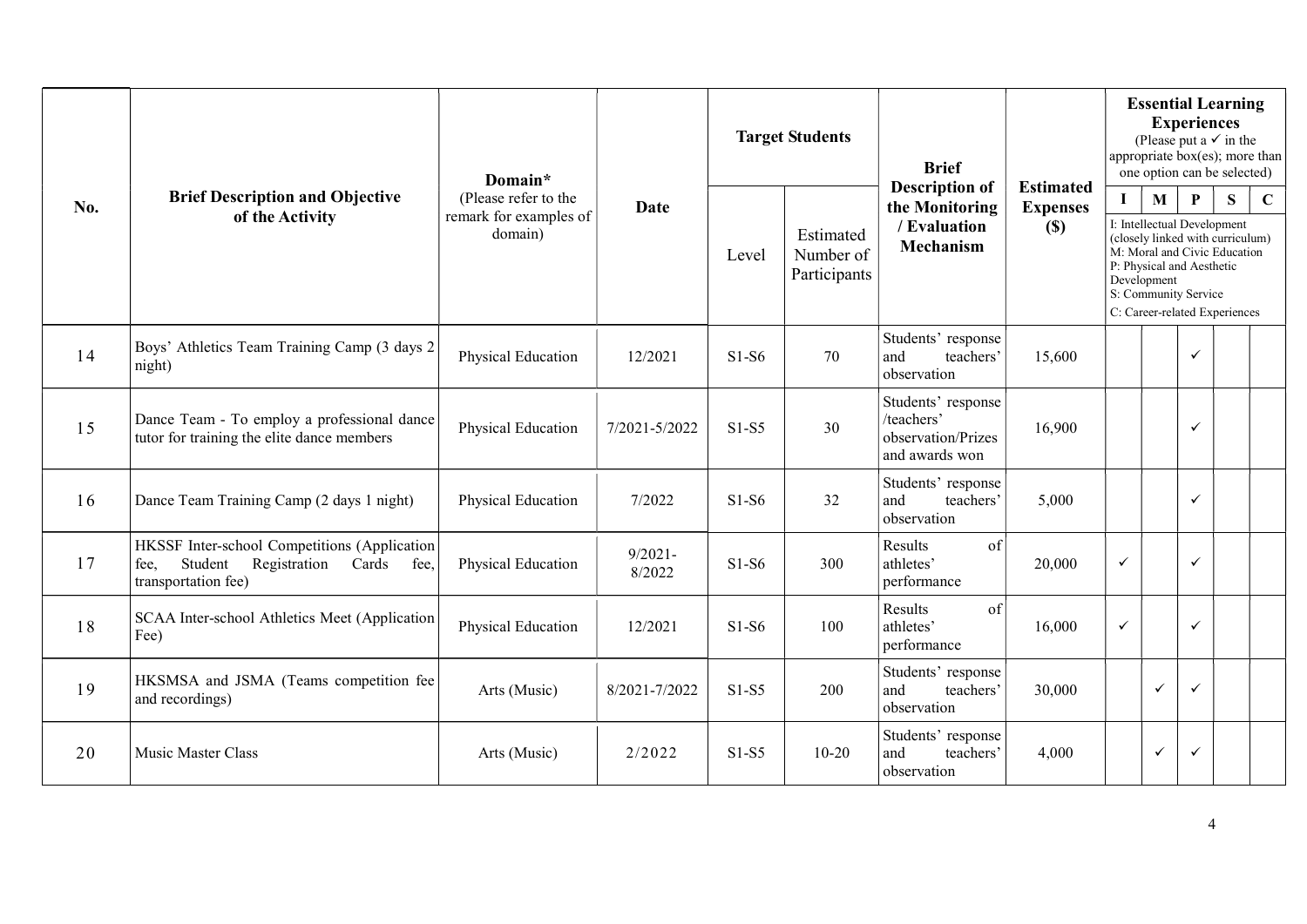|     |                                                                                                                                   | Domain*                                                   |                | <b>Target Students</b> |                                        | <b>Brief</b>                                                                |                                            |              |                                                                                                      | <b>Experiences</b> | <b>Essential Learning</b><br>(Please put a $\checkmark$ in the<br>appropriate box(es); more than<br>one option can be selected) |             |
|-----|-----------------------------------------------------------------------------------------------------------------------------------|-----------------------------------------------------------|----------------|------------------------|----------------------------------------|-----------------------------------------------------------------------------|--------------------------------------------|--------------|------------------------------------------------------------------------------------------------------|--------------------|---------------------------------------------------------------------------------------------------------------------------------|-------------|
| No. | <b>Brief Description and Objective</b><br>of the Activity                                                                         | (Please refer to the<br>remark for examples of<br>domain) | Date           | Level                  | Estimated<br>Number of<br>Participants | <b>Description of</b><br>the Monitoring<br>/ Evaluation<br><b>Mechanism</b> | <b>Estimated</b><br><b>Expenses</b><br>(S) | $\mathbf{I}$ | M<br>I: Intellectual Development<br>P: Physical and Aesthetic<br>Development<br>S: Community Service | $\mathbf{P}$       | S<br>(closely linked with curriculum)<br>M: Moral and Civic Education<br>C: Career-related Experiences                          | $\mathbf C$ |
| 21  | Choir Training - To employ a professional<br>conductor for choral training                                                        | Arts (Music)                                              | 8/2021-7/2022  | $S1-S5$                | 80                                     | Students' response<br>teachers'<br>and<br>observation                       | 97,500                                     |              | $\checkmark$                                                                                         | $\checkmark$       |                                                                                                                                 |             |
| 22  | Orchestra Training - To employ a conductor<br>and instrumental helpers for orchestral training                                    | Arts (Music)                                              | 8/2021-7/2022  | $S1-S5$                | 50                                     | Students' response<br>and<br>teachers'<br>observation                       | 42,000                                     |              | $\checkmark$                                                                                         | $\checkmark$       |                                                                                                                                 |             |
| 23  | Ensemble Training - To employ a conductor<br>and instrumental helpers for orchestral training                                     | Arts (Music)                                              | 8/2021-7/2022  | $S1-S5$                | $10-15$                                | Students' response<br>teachers'<br>and<br>observation                       | 30,000                                     |              | $\checkmark$                                                                                         | $\checkmark$       |                                                                                                                                 |             |
| 24  | A cappella - To employ a vocal teacher for<br>team training and arranging scores                                                  | Arts (Music)                                              | 8/2021-7/2022  | $S1-S5$                | $10-15$                                | Students' response<br>and<br>teachers'<br>observation                       | 22,500                                     |              | $\checkmark$                                                                                         | $\checkmark$       |                                                                                                                                 |             |
| 25  | After school painting course - To employ a<br>professional instructor for after school painting<br>course                         | Arts (Visual Arts)                                        | 9/2021-6/2022  | $S3-S5$                | 15                                     | Students' response<br>and<br>teachers'<br>observation                       | 25,000                                     | $\checkmark$ |                                                                                                      | $\checkmark$       |                                                                                                                                 |             |
| 26  | After school computer design workshop - To<br>a professional<br>instructor<br>employ<br>for<br>fundamental computer design skills | Arts (Visual Arts)                                        | 10/2021-5/2022 | $S2-S5$                | $10-15$                                | Students' response<br>and<br>teachers'<br>observation                       | 26,000                                     | $\checkmark$ |                                                                                                      | $\checkmark$       |                                                                                                                                 |             |
| 27  | Leadership Training Camp for Upcoming<br>Chairpersons                                                                             | Leadership Training                                       | 7/2022-8/2022  | $S3-S5$                | 50                                     | Students' response<br>and<br>teachers'<br>observation                       | 18,000                                     |              | $\checkmark$                                                                                         |                    |                                                                                                                                 |             |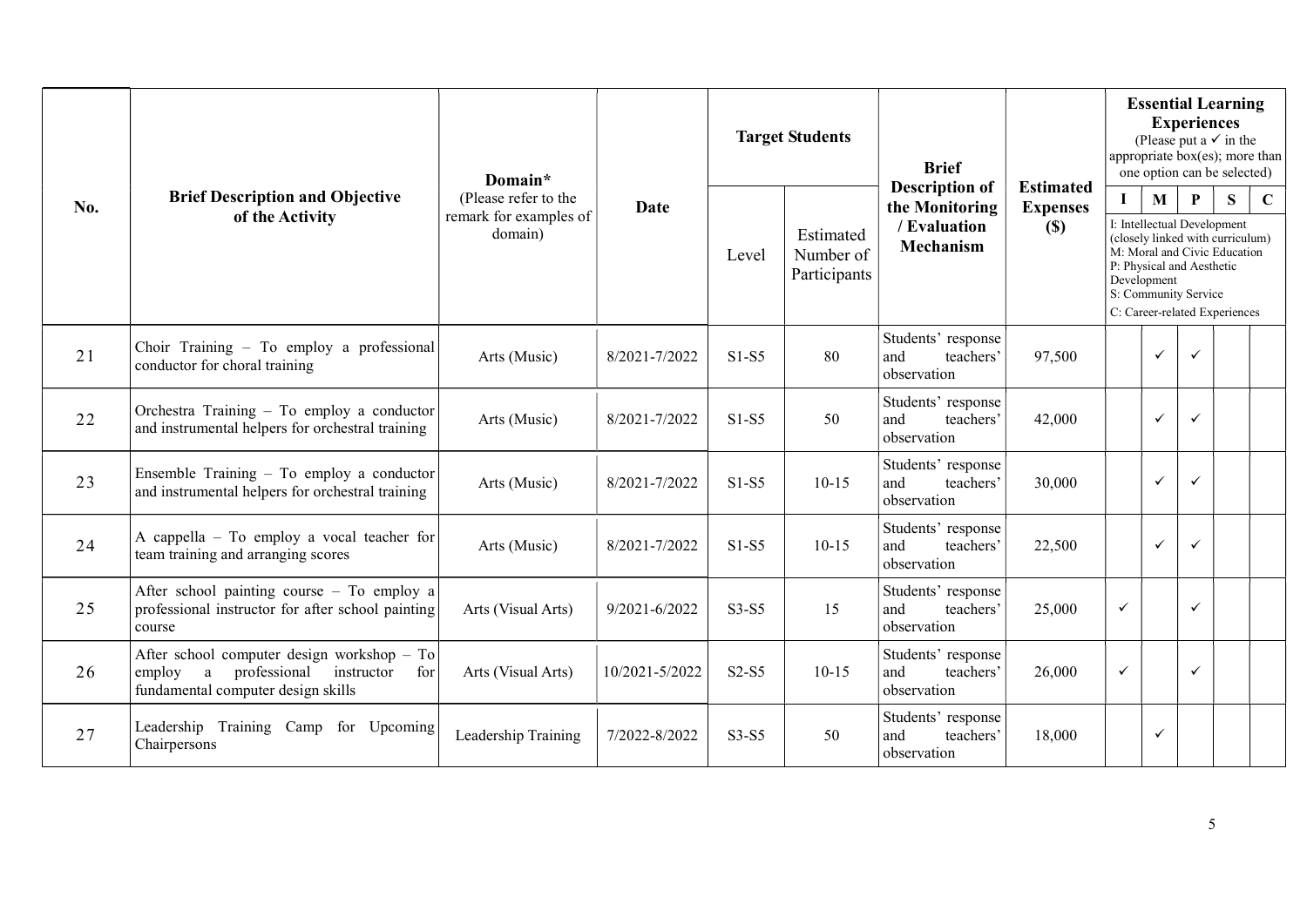|     |                                                           | Domain*                                                   |               | <b>Target Students</b> |                                        | <b>Brief</b>                                                                |                                               |          | <b>Essential Learning</b><br><b>Experiences</b><br>(Please put a $\checkmark$ in the<br>appropriate box(es); more than<br>one option can be selected)                                                                                     |  |   |              |  |  |
|-----|-----------------------------------------------------------|-----------------------------------------------------------|---------------|------------------------|----------------------------------------|-----------------------------------------------------------------------------|-----------------------------------------------|----------|-------------------------------------------------------------------------------------------------------------------------------------------------------------------------------------------------------------------------------------------|--|---|--------------|--|--|
| No. | <b>Brief Description and Objective</b><br>of the Activity | (Please refer to the<br>remark for examples of<br>domain) | <b>Date</b>   | Level                  | Estimated<br>Number of<br>Participants | <b>Description of</b><br>the Monitoring<br>/ Evaluation<br><b>Mechanism</b> | <b>Estimated</b><br><b>Expenses</b><br>$(\$)$ | $\bf{I}$ | $\mathbf{M}$<br>$\mathbf{P}$<br>S<br>I: Intellectual Development<br>(closely linked with curriculum)<br>M: Moral and Civic Education<br>P: Physical and Aesthetic<br>Development<br>S: Community Service<br>C: Career-related Experiences |  |   |              |  |  |
| 28  | Prefects Leadership Training Camp                         | Leadership Training                                       | 9/2021-6/2022 | $S3-S5$                | 60                                     | Students' response<br>and<br>teachers'<br>observation                       | 25,000                                        |          | $\checkmark$                                                                                                                                                                                                                              |  |   |              |  |  |
| 29  | Peer Tutor Training Camp (2 days 1 night)                 | Leadership Training                                       | 8/2022        | $S2-S4$                | 60                                     | Students' response<br>and<br>teachers'<br>observation                       | 26,000                                        |          | $\checkmark$                                                                                                                                                                                                                              |  |   |              |  |  |
| 30  | S1 Growth Camp (2 days 1 night)                           | Values Education                                          | 5/2022        | S <sub>1</sub>         | 220                                    | Students' response<br>and<br>teachers'<br>observation                       | 35,000                                        |          | $\checkmark$                                                                                                                                                                                                                              |  |   |              |  |  |
| 31  | S1-S4 Services Learning Programmes                        | OLE                                                       | 9/2021-8/2022 | $S1-S4$                | 630                                    | Students'<br>reflection<br>and<br>teachers' feedback                        | 55,000                                        |          |                                                                                                                                                                                                                                           |  | ✓ |              |  |  |
| 32  | S5 Individual Counselling                                 | Careers and Guidance                                      | $4 - 6/2022$  | S <sub>5</sub>         | 160                                    | Students'<br>reflection<br>and<br>teachers' feedback                        | 45,000                                        |          |                                                                                                                                                                                                                                           |  |   | $\checkmark$ |  |  |
| 33  | S1 Problem-solving Activity                               | Careers and Guidance                                      | 1/2022        | S <sub>1</sub>         | 165                                    | Students'<br>reflection<br>and<br>teachers' feedback                        | 25,000                                        |          | $\checkmark$                                                                                                                                                                                                                              |  |   |              |  |  |
| 34  | S1 Career Express Workshop                                | Careers and Guidance                                      | $6 - 7/2022$  | S <sub>1</sub>         | 165                                    | Students'<br>reflection<br>and<br>teachers' feedback                        | 22,000                                        |          |                                                                                                                                                                                                                                           |  |   | $\checkmark$ |  |  |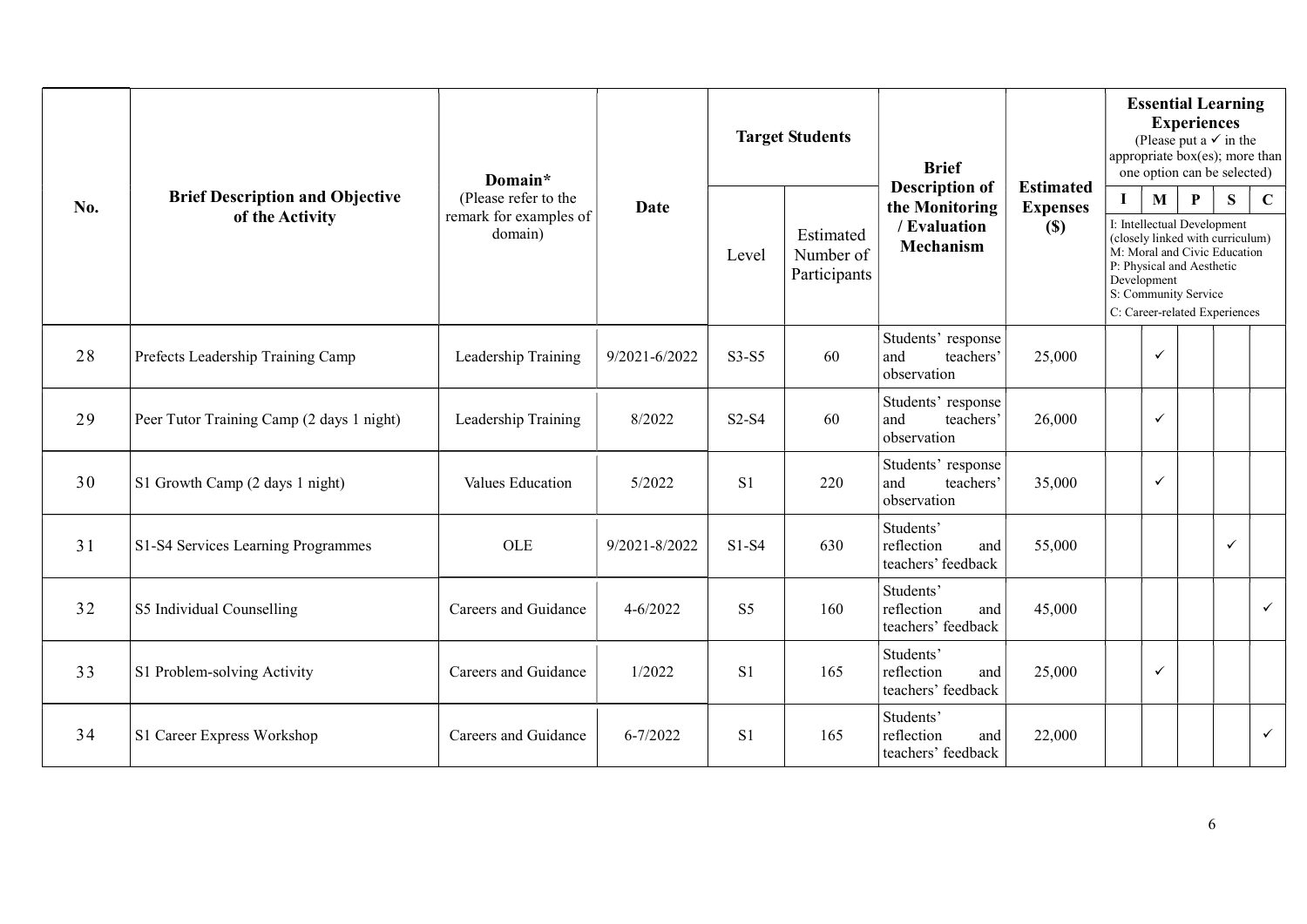|     |                                                           | Domain*                                                   |                        | <b>Target Students</b>                                                                                                                    |                                        |                                                      |              | <b>Brief</b><br><b>Description of</b><br>the Monitoring<br>/ Evaluation<br>Mechanism |                             |                                                                                                                                                                                                       | <b>Essential Learning</b><br><b>Experiences</b><br>(Please put a $\checkmark$ in the<br>appropriate box(es); more than<br>one option can be selected) |              |  |  |  |  |
|-----|-----------------------------------------------------------|-----------------------------------------------------------|------------------------|-------------------------------------------------------------------------------------------------------------------------------------------|----------------------------------------|------------------------------------------------------|--------------|--------------------------------------------------------------------------------------|-----------------------------|-------------------------------------------------------------------------------------------------------------------------------------------------------------------------------------------------------|-------------------------------------------------------------------------------------------------------------------------------------------------------|--------------|--|--|--|--|
| No. | <b>Brief Description and Objective</b><br>of the Activity | (Please refer to the<br>remark for examples of<br>domain) | <b>Date</b>            | Level                                                                                                                                     | Estimated<br>Number of<br>Participants | <b>Estimated</b><br><b>Expenses</b><br>(S)           | $\mathbf{I}$ |                                                                                      | $\mathbf{M}$<br>Development | $\mathbf{P}$<br>I: Intellectual Development<br>(closely linked with curriculum)<br>M: Moral and Civic Education<br>P: Physical and Aesthetic<br>S: Community Service<br>C: Career-related Experiences | S                                                                                                                                                     | $\mathbf C$  |  |  |  |  |
| 35  | S2 Life Planning Workshop                                 | Careers and Guidance                                      | $6 - 7/2022$           | S <sub>2</sub>                                                                                                                            | 160                                    | Students'<br>reflection<br>and<br>teachers' feedback | 20,000       |                                                                                      |                             |                                                                                                                                                                                                       |                                                                                                                                                       | $\checkmark$ |  |  |  |  |
| 36  | <b>ECA Competition and Visits</b>                         | <b>ECA</b>                                                | $09/2021 -$<br>07/2022 | $S1-S6$                                                                                                                                   | 500                                    | Students'<br>reflection<br>and<br>teachers' feedback | 55,000       | $\checkmark$                                                                         | $\checkmark$                | $\checkmark$                                                                                                                                                                                          | $\checkmark$                                                                                                                                          | $\checkmark$ |  |  |  |  |
|     |                                                           |                                                           |                        |                                                                                                                                           |                                        | Sub-total of Item 1.1                                | 1,281,060    |                                                                                      |                             |                                                                                                                                                                                                       |                                                                                                                                                       |              |  |  |  |  |
| 1.2 |                                                           |                                                           |                        | Non-Local Activities: To organise or participate in non-local exchange activities or non-local competitions to broaden students' horizons |                                        |                                                      |              |                                                                                      |                             |                                                                                                                                                                                                       |                                                                                                                                                       |              |  |  |  |  |
|     |                                                           |                                                           |                        |                                                                                                                                           |                                        |                                                      |              |                                                                                      |                             |                                                                                                                                                                                                       |                                                                                                                                                       |              |  |  |  |  |

| Sub-total of Item $1.2$                  |           |  |
|------------------------------------------|-----------|--|
| <b>Estimated Expenses for Category 1</b> | 1,281,060 |  |